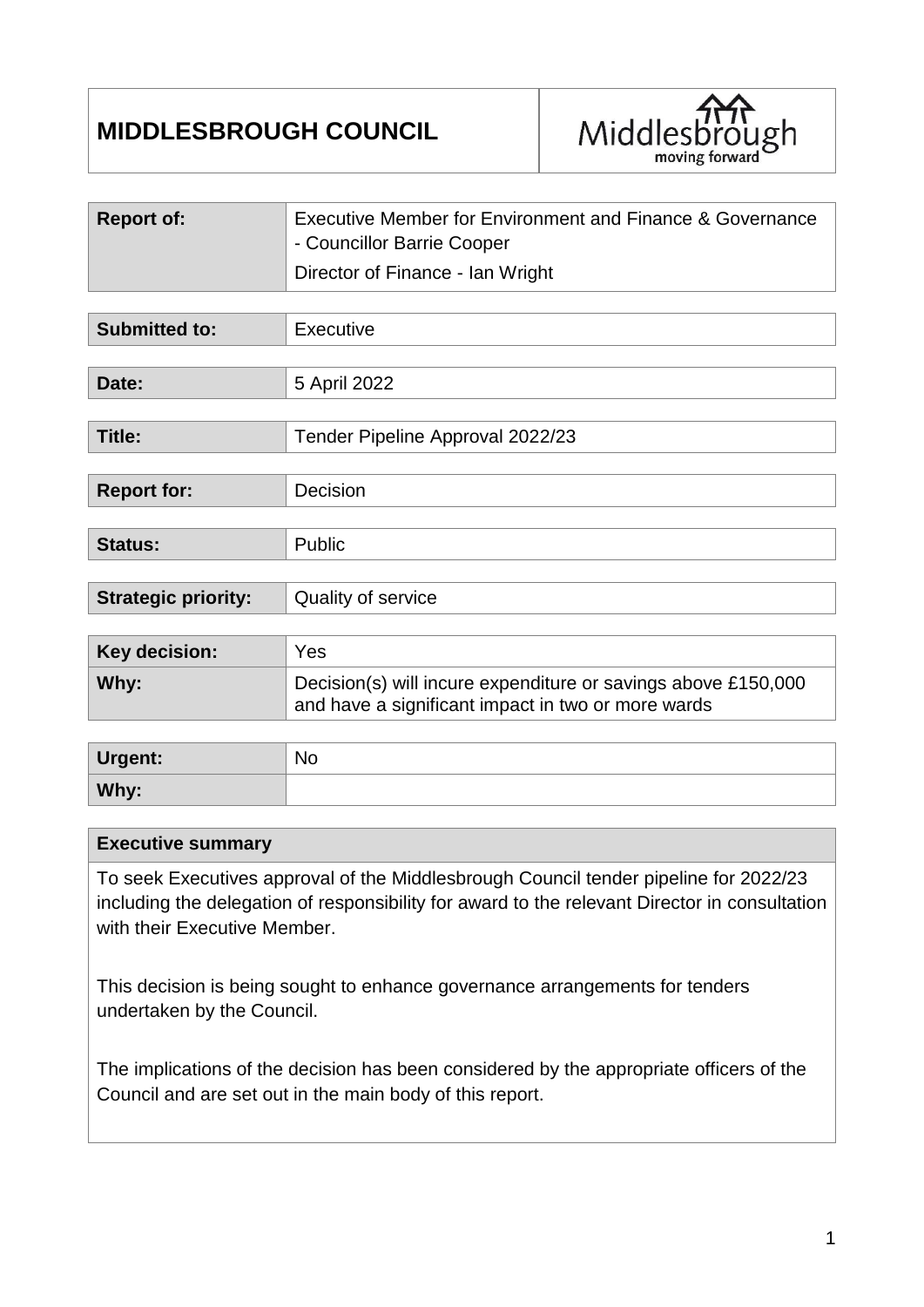# **Purpose**

1. To approve Middlesbrough Council's tender pipeline for 2022/23 and agree delegation of award to the relevant Director in consultation with their Executive Member.

## **Background and relevant information**

- 2. A tender pipeline for April 2022 to 31<sup>st</sup> March 2023 has been developed as part of our work programme. In order to strengthen governance around procurement we propose Executive agree the planned procurement activity and delegate authority for contract award to the relevant Director in consultation with their Executive Member.
- 3. The Tender Pipeline 2021/22 was the first of these reports to be produced last year and has worked well in evidencing clear governance approval for procurements completed.
- 4. There were 17 tenders approved as part of that report and below is an update on them all:
	- $\geq 5$  Tenders have been awarded
	- $\geq 3$  Tenders are currently ongoing
	- $\geq 1$  Tender did not progress and now delivered in-house
	- $\geq 1$  Tender did not progress as no longer required
	- $\geq 5$  Tenders publications dates were delayed and will now be published in 2022/23
	- $\geq 2$  Tender has not progressed as alternative delivery options are being considered
- 5. Please note that the 5 tenders delayed for publication have been included in the Tender Pipeline 2022/23 for auditable purposes.
- 6. The tender pipeline will be a live record which will be maintained by the Commissioning and Procurement Team and available for the supplier market to view on the Council's website.
- 7. In the event that new tenders are required during the year then individual Executive reports will be presented. Please note that this should be minimal because this should only occur where new funding is available.

## **What decision(s) are being recommended?**

- 8. That the Executive approves:
	- the tender pipeline for 2022/23 including the delegation of responsibility for award to the relevant Director in consultation with their Executive Member

### **Rationale for the recommended decision(s)**

9. To continue to have strong governance arrangement for procurement activity undertaken by the Council.